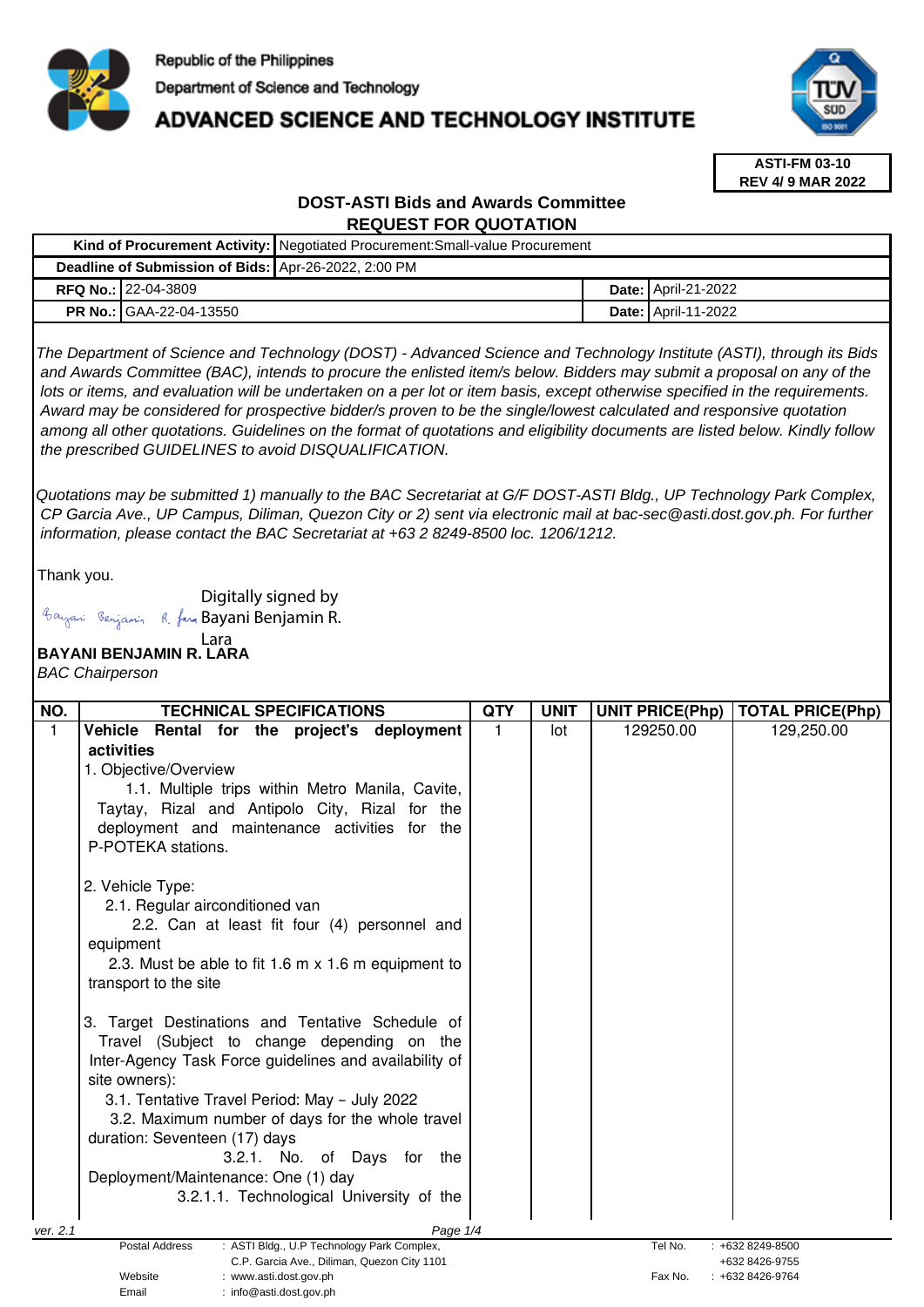Philippines (TUP), Taguig City 3.2.1.2. DOST Compound, Taguig City 3.2.2. No. of Days for the Deployment/Maintenance: One (1) day 3.2.2.1. Rizza Elementary School, Antipolo City, Rizal 3.2.2.2. Muntindilaw Elementary School, Antipolo City, Rizal 3.2.2.3. City Mall of Antipolo (CMA), Antipolo City, Rizal 3.2.3. No. of Days for the Deployment/Maintenance: One (1) day 3.2.3.1. C3 Building, Mandaluyong City 3.2.4. No. of Days for the Deployment/Maintenance: One (1) day 3.2.4.1. De La Salle Araneta University (DLSAU), Malabon City 3.2.4.2. MMDA Catmon, Malabon City 3.2.5. No. of Days for the Deployment/Maintenance: One (1) day 3.2.5.1. E. Library Technological College, Pateros 3.2.6. No. of Days for the Deployment/Maintenance: One (1) day 3.2.6.1. Greenheights Subdivision, Parañaque **City** 3.2.7. No. of Days for the Deployment/Maintenance: One (1) day 3.2.7.1. 3S Center, Brgy. Punturin, Valenzuela **City** 3.2.7.2. 3S Center, Brgy. Bagbaguin, Valenzuela **City** 3.2.7.3. Valenzuela City Disaster Risk Reduction and Management Office, Valenzuela City 3.2.8. No. of Days for the Deployment/Maintenance: One (1) day 3.2.8.1. Brgy. Nagkaisang Nayon, Quezon City 3.2.8.2. Quezon City Science High School (QCSHS), Quezon City 3.2.9. No. of Days for the Deployment/Maintenance: One (1) day 3.2.9.1. Centennial Park, Navotas City 3.2.10. No. of Days for the Deployment/Maintenance: One (1) day 3.2.10.1. MMDA San Andres Pumping Station, Manila City 3.2.10.2. MMDA Balut Pumping Station, Manila **City**  3.2.10.3. Universidad de Manila, Manila City 3.2.11. No. of Days for the Deployment/Maintenance: One (1) day 3.2.11.1. Civil Aviation Authority of the Philippines (CAAP), Pasay City 3.2.11.2. MMDA Libertad Pumping Station, Pasay City 3.2.12. No. of Days for the Deployment/Maintenance: One (1) day 3.2.12.1. MMDA EFCOS, Pasig City 3.2.12.2. RED Training Center, Pasig City 3.2.12.3. RAVE, Pasig City 3.2.13. No. of Days for the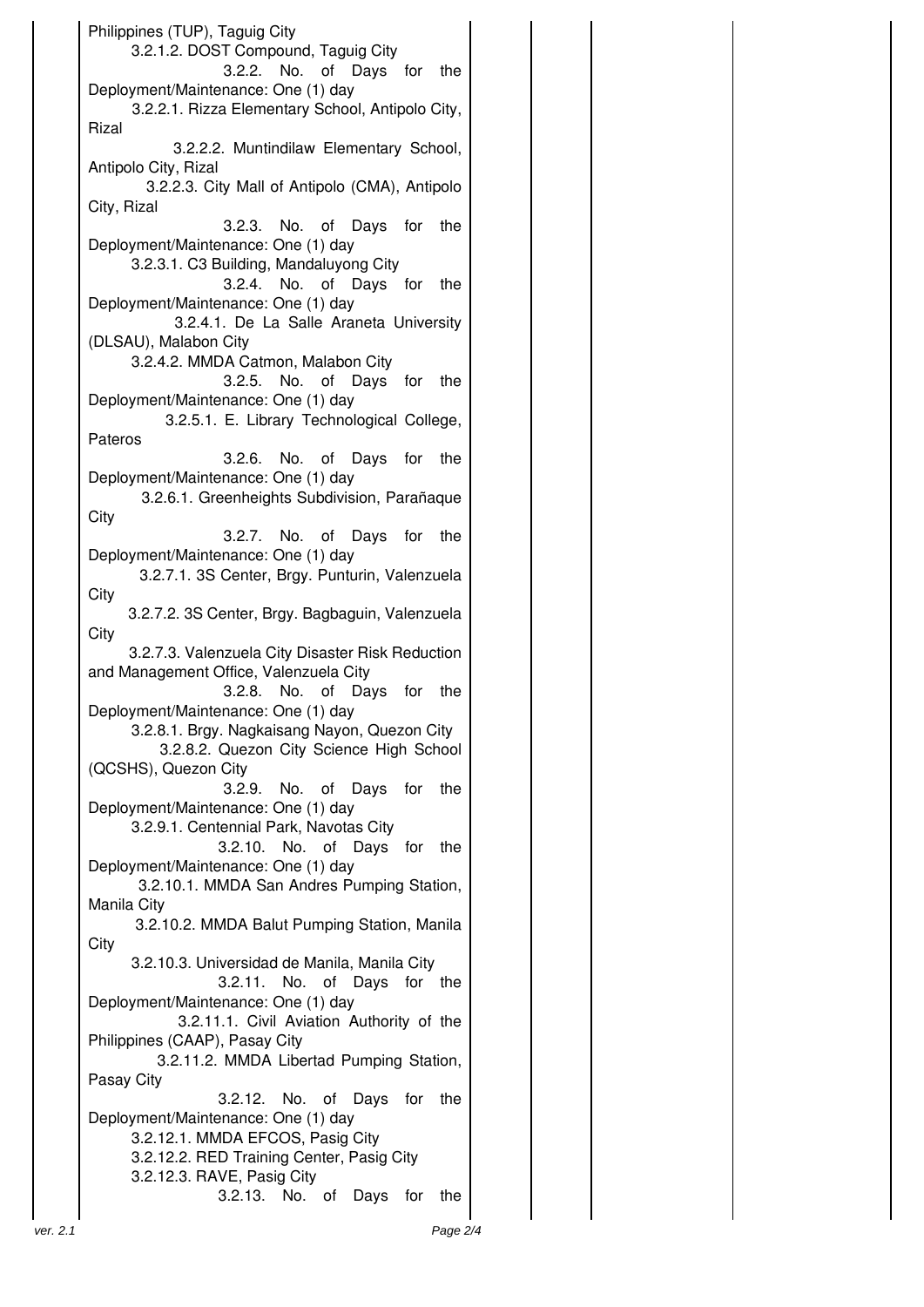| Deployment/Maintenance: One (1) day                       |  |                |
|-----------------------------------------------------------|--|----------------|
| 3.2.13.1. Brgy. Sineguelasan, Bacoor City,                |  |                |
| Cavite                                                    |  |                |
| 3.2.14. No. of Days for the                               |  |                |
| Deployment/Maintenance: One (1) day                       |  |                |
| 3.2.14.1. National Mapping and Resource                   |  |                |
| Information Authority (NAMRIA), Taguig City               |  |                |
| 3.2.15. No. of Days for the                               |  |                |
| Deployment/Maintenance: One (1) day                       |  |                |
| 3.2.15.1. NBP Reservation, Muntinlupa City                |  |                |
| 3.2.15.2. Bayanan Elementary School,                      |  |                |
| Muntinlupa City                                           |  |                |
| 3.2.15.3. Colegio de Muntinlupa, Muntinlupa City          |  |                |
| 3.2.16. No. of Days for the                               |  |                |
| Deployment/Maintenance: One (1) day                       |  |                |
|                                                           |  |                |
| 3.2.16.1. Anabu I-B Fire Station, Imus City,              |  |                |
| Cavite                                                    |  |                |
| 3.2.17. No. of Days for the                               |  |                |
| Deployment/Maintenance: One (1) day                       |  |                |
| 3.2.17.1. MMDA Tapayan Pumping Station,                   |  |                |
| Taytay, Rizal                                             |  |                |
|                                                           |  |                |
| 4. Other Terms and Conditions:                            |  |                |
| 4.1. COVID-19 Clearance                                   |  |                |
| 4.1.1. One driver must be assigned for the whole          |  |                |
| duration of the travel.                                   |  |                |
| 4.1.2. Driver must be fully vaccinated against            |  |                |
| COVID-19.                                                 |  |                |
| 4.1.2.1. A digital copy of the vaccination card           |  |                |
| must be submitted at the time of bidding to serve as      |  |                |
| proof of the driver's vaccination.                        |  |                |
| 4.2. Quotation must be inclusive of the following:        |  |                |
| 4.2.1. Driver's fee;                                      |  |                |
| 4.2.2. Driver's meals;                                    |  |                |
| 4.2.3. Gasoline expenses;                                 |  |                |
| 4.2.4. Toll fees;                                         |  |                |
| 4.2.5. Other miscellaneous expenses that may              |  |                |
| arise during the travel (i.e. parking charges, etc.); and |  |                |
| 4.2.6. Taxes and other charges.                           |  |                |
| 4.3. Start and end-time shall be confirmed by the         |  |                |
| Procurement Management Section at least two (2)           |  |                |
| days before the actual travel.                            |  |                |
| 4.4. Breakdown of costs is needed upon submission         |  |                |
| of quotation.                                             |  |                |
|                                                           |  |                |
| 5. Payment Terms                                          |  |                |
| 5.1. Progress billing is allowed.                         |  |                |
| 5.2. Billing/invoice and trip ticket must be submitted    |  |                |
|                                                           |  |                |
| upon conclusion of each trip.                             |  |                |
| 5.3. No payment shall be made for the services that       |  |                |
| were not delivered under this contract.                   |  |                |
|                                                           |  |                |
| TOTAL APPROVED BUDGET FOR THE CONTRACT (ABC):             |  | Php 129,250.00 |